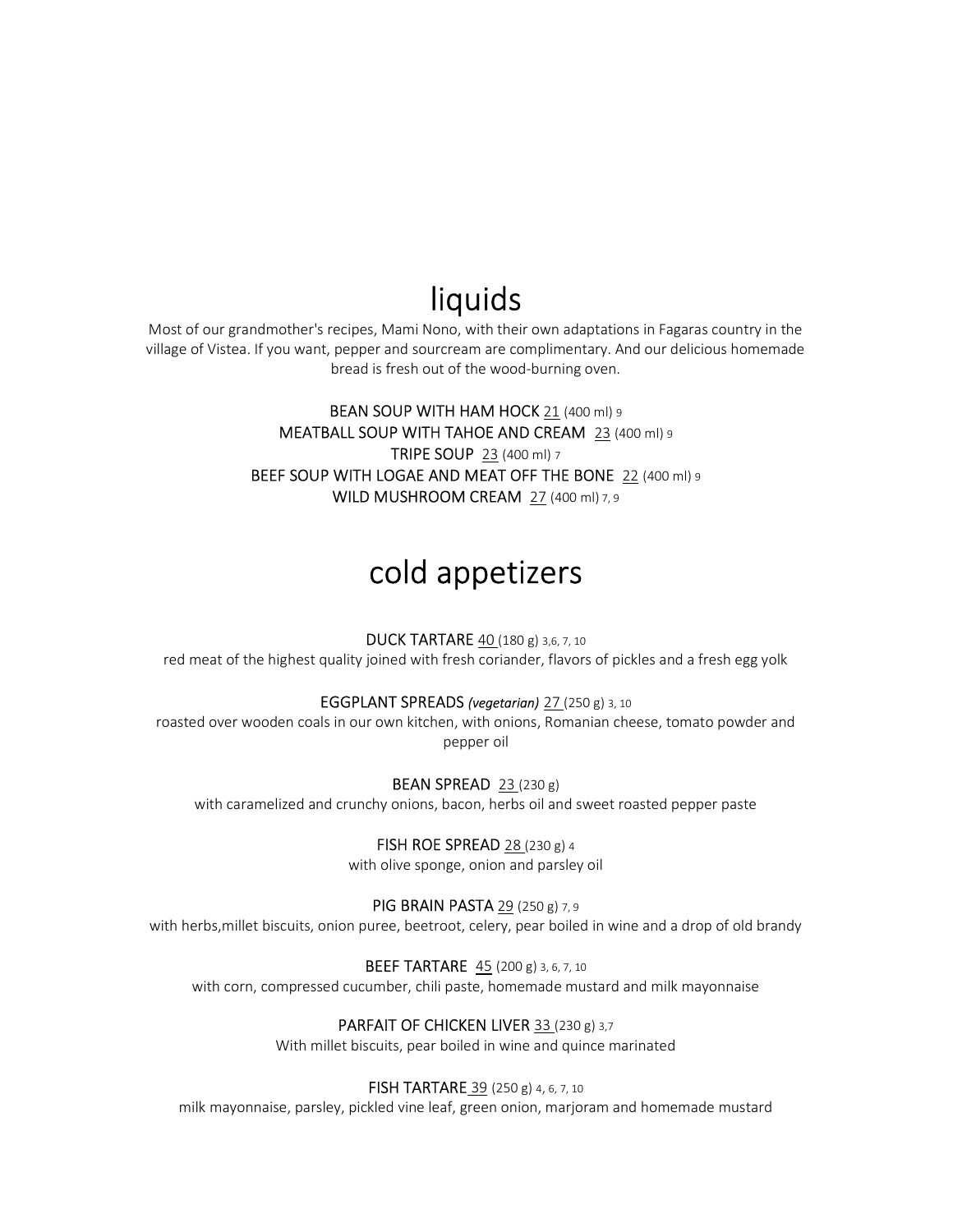# warm appetizers

NOBLEMAN FIRED GREAVES 32 (300 g) 10

homemade mustard with herbs, home fermented vegetables and red onion

### FRIED TRIPE IN TWO TEXTURES  $31$  (300 g) 7

with garlic sauce and spicy chili sauce

### **BRAN GOLD (vegetarian)** 31 (220 g) 7, 8

kneaded cheese from Nea' Ion from Bran, pine buds, tomato jam and pickled nuts

### ROASTED MARROW 39 (300 g) <sup>7</sup>

served bone-in with garlic sauce and pear boiled in wine Now it is hard to find, but when we have you must to enjoy every bite! Many may remember the days when at the dinner table the bones would be shaken to get the marrow out. Today we save you from this struggle, roasting the marrow lengthwise.

# salads main course

**SALAD WITH DUCK BREAST** 39 (400 g) 7, 10

smoked fat duck, with raspberry sauce and a mix of green goods

SALAD WITH GOAT CHEESE (vegetarian) 35 (400 g) 7, 10

goat cream cheese ennobled with fruit sauce, a mix of green goods and beet noodles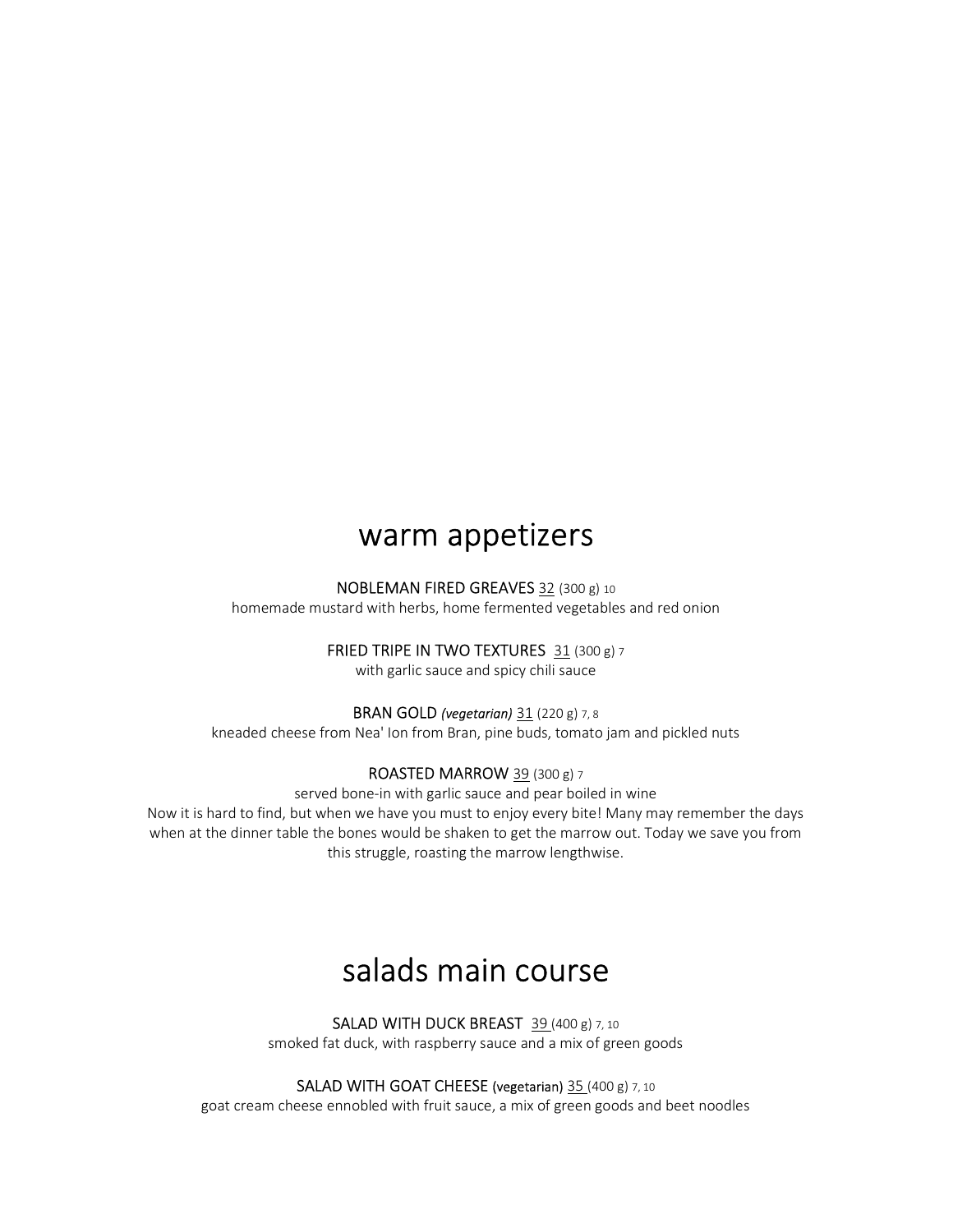# dishes without meat

CELERY (vegetarian) 39 (380 g) 7, 9, 10 celery fondant with truffles, celery puree, leek sauce and truffles oil

> **VEGAN SEASON DISH 38 (300 g) 1, 5, 6, 7, 9, 10, 11** Please ask the waiter for the dish of the day

#### MEATBALL WITH PUREE AND RED CABBAGE (vegetarian)

#### PEARL BARLEY RISOTTO WITH CHEESE

with mushrooms and smooth, slightly spicy mushrooms sauce

# butcher truffles

#### **BEEF CHEEKS** 79 (380 g) 7, 12

with smooth potato puree with dark truffles, brown sauce, greens with borsch dressing and truffles slices

**LAMB SWEAT BREADS** 57 (380 g) 1, 7, 9

celery puree, creamy sauce with almond flakes and backed vegetables

#### VEAL ROCKY MOUNTAIN OYSTERS 49 (380 g) 7, 10, 12

with mashed potatoes with bacon and green onions, creamy mushroom sauce and pickled chives

PIG CHEEKS 49 (380 g) 3, 7, 12 fine mushrooms sauce, onion puree and Porto wine, potato spaghetti and egg

#### **OX TAIL** 48 (380 g) 1, 3, 7

slow cooked, served with celery puree and pickles For those who already know this delicacy words do not do it justice. We are bringing it from healthiest ox that we can find in Paul's farm in Cincsor.

HOMEMADE NOODLES WITH GOAT CHEESE AND LOIN 45 (380 g) 1, 3, 6, 7, 10, 12 Homemade noodle made with eggs, roasted pepper sauce, goat cheese, nuts, spinach and loin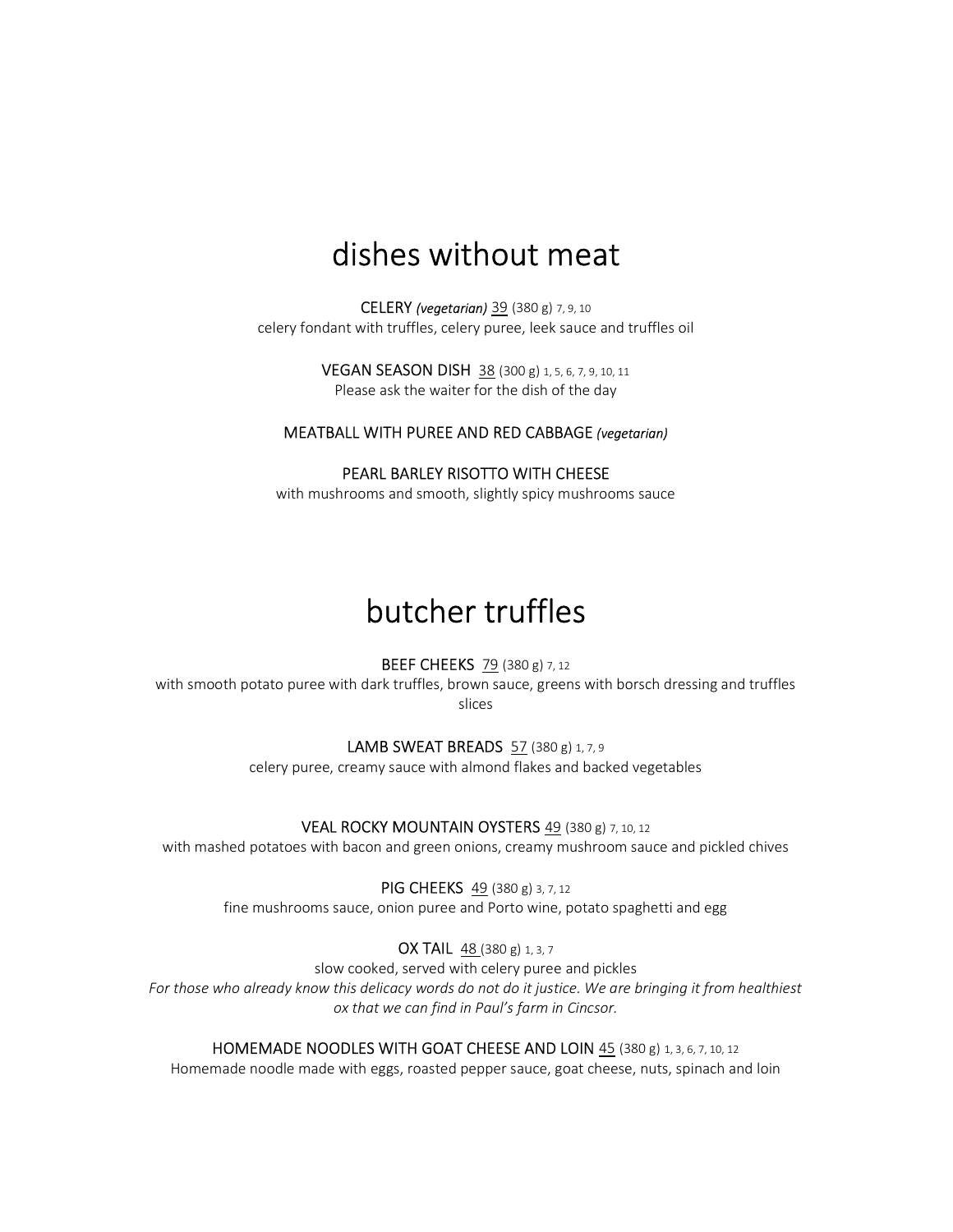# fish

CATFISH 49 (200, 200 g) 4, 7 backed vegetables, polenta, corn creamy sauce and buds pine

TROUT FILLET 43 (380 g) 4, <sup>7</sup> creamy cornmeal with truffles, roasted vegetables, milk sauce with garlic and parsley oil

WOLF FISH 59 (200, 200 g) 4, 7 with backed vegetables, pan-fried endive and zucchini salad with garlic

# poultry

DUCK BREAST 57 (220, 200 g) <sup>7</sup>

baked sweet potato puree, raspberry sauce, apple fondant and pie beetroot

## **CHICKEN BREAST** 39 (220, 200 g) 7

fine and succulence meat with crispy skin, near a creamy barley risotto with cheese, mushrooms and mushrooms sauce highlighted by mead and honey dressing The mead is a honey vinegar that the Dacians used to ferment until it would turn into alcohol. For the youngest this liqueur is mentioned in Harry Potter at the magicians' tables.

## ROASTED CHICKEN LEG 37 (220, 200 g) 7

with mashed purée and sage sauce and a mixture of green based on apple vinegar

## DUCK LEG CONFIT 47 (220, 200 g) <sup>7</sup>

slowly cooked with apple, pear, raisins, roasted carrots and sautéd potatoes. For a very traditional interpretation try it with our fresh red cabbage with raisins recipe. A 400-year-old recipe served by the Prince of Transylvania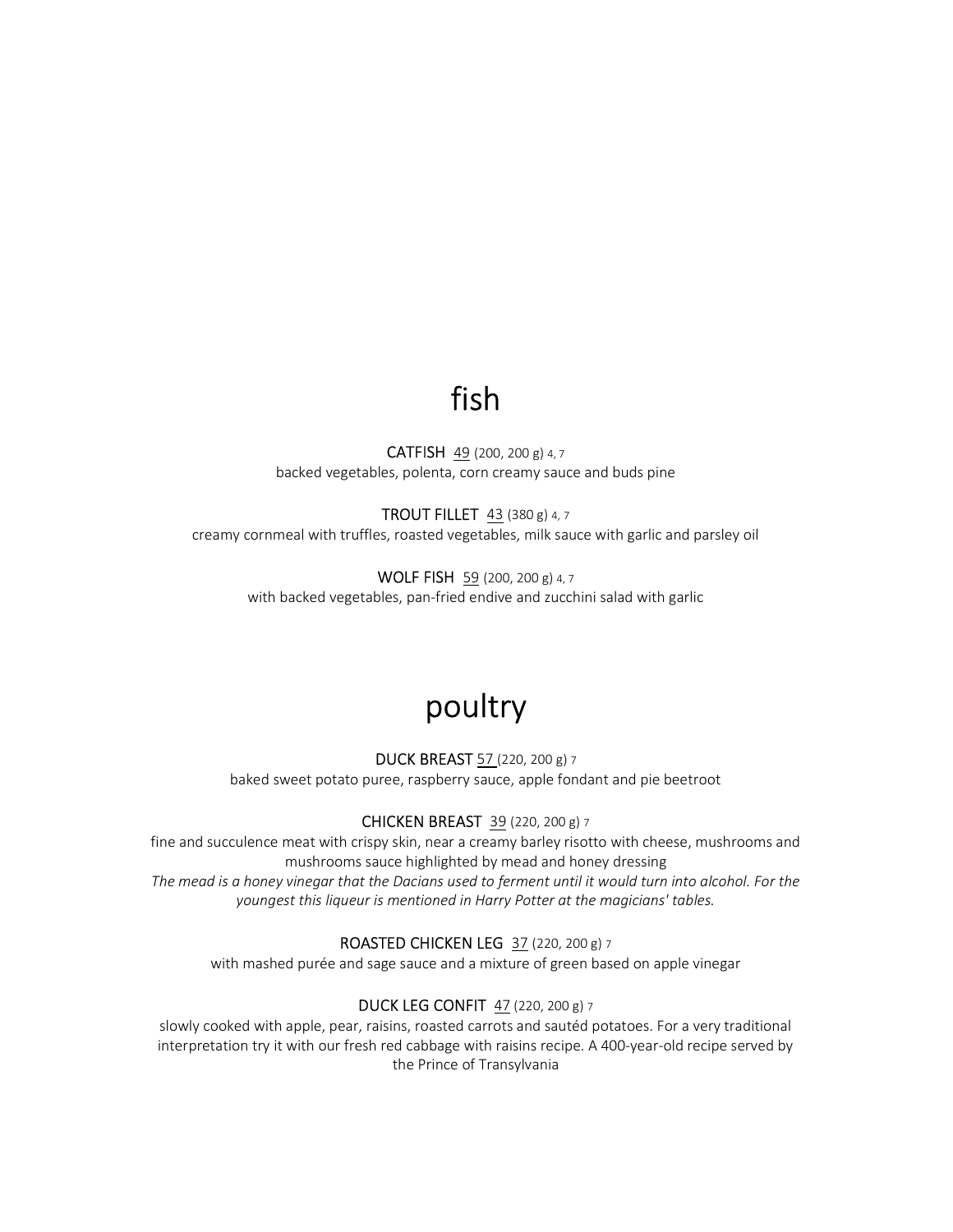# pork

### PORK BELLY 44 (200, 200 g) 7

with potato and mushroom, chili pepper sauce and backed pepper in raspberry sauce

## PORK NECK 39 (220, 200 g) 7

with gold potato and puree made with the softest lard, bacon and sweet paprika, green onion, roasted pepper sauce and greens salad

### PORK SHANK 49 (400, 200 g) <sup>7</sup>

horse radish sauce with gold potato and carob sauce or with backed beans with thyme flavoured oil

### WHITE PORK FILE 43 (220, 200 g) 7

mashed potatoes with lard and sweet paprika, parsnip, Porto wine sauce, cucumber borsch dressing, pickled cucumber powder and garlic foam

## SMOKED CONFIT MEATS 41 (200, 200 g) 7

with backed polenta, pickles and chilli jam. Mummy Nono ensures we have enough each year for a large family!

# lamb

LAMB DUO 89 (200, 200 g) 7

lamb confit and lamb chop with mashed peas and mint, potato and a flavoured sauce

### LAMB SHANK 59 (200, 200 g)

served with spinach, mashed potatoes, raisins and bacon. The meat is cooked slowly with a thyme and garlic sauce

### **BONELESS LEG OF LAMB 55 (200, 200 g) 7, 8**

served with onion puree, roasted sheep cheese, mashed potatoes seasoned with green onion and garlic wine reduction sauce

#### LAMB NECK 72 (220, 200 g) 7, 8

fine meat baked until it falls off the bone, mashed potatoes seasoned with green onion demi-glace, garlic puree seasoned with cumin powder, carrots and herbs salad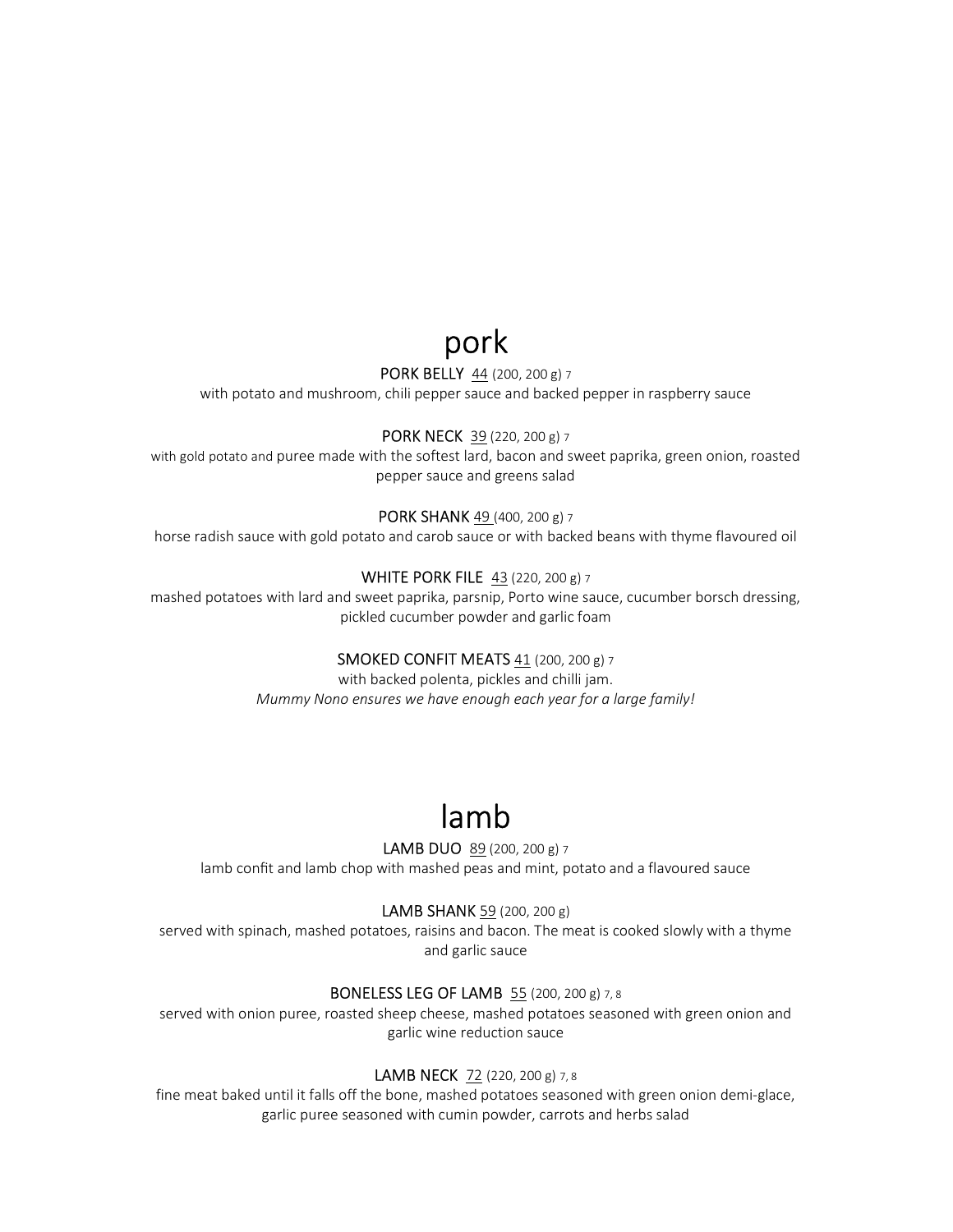# veal

**LOIN**  $\frac{119}{2}$  (200, 200 g) 7 with mashed potatoes, seasonal herb salad and Porto reduction sauce and truffles slices

### COW TONGUE 47 (200, 200) <sup>7</sup>

the classic slices of tender cow tongue with tomato puree with onion, leek sauce, mushrooms,mashed potato and olives This recipe will take you back to your childhood. Mami Nono's recipe, which she did only during the holidays

#### MILK-FED VEAL CHOP 125 (550) 7

It is required to be served with bone-in for a perfect taste. It will be served with Porto wine sauce, mushrooms and a puree made with the softest lard and sweet paprika. The dish will be served medium cooked. This dish served at royal courts has been reinterpreted by us through the added soft wine sauce.

# with cheese

MACARONI CHEESE (vegetarian) 33 (550 g) 7, 8, 10

a mix of cheese from the Brasov area, with a perfect gilt crust, removed hot from the oven. This is Carmen's favourite, which you might see through the restaurant either draws or bothers you, running with other children between tables.

#### POLENTA WITH CHEESE AND SOUR CREAM (vegetarian) 33 (550 g) 7

a mix of cheese from the Brasov area, with the fattest sour cream browned in the oven until the crust becomes perfectly golden.

Honestly, we would have liked the order of the ingredients to be cheese, sour cream, and polenta. In any case, this dish follows Remus's recipe, who grew up in Bran.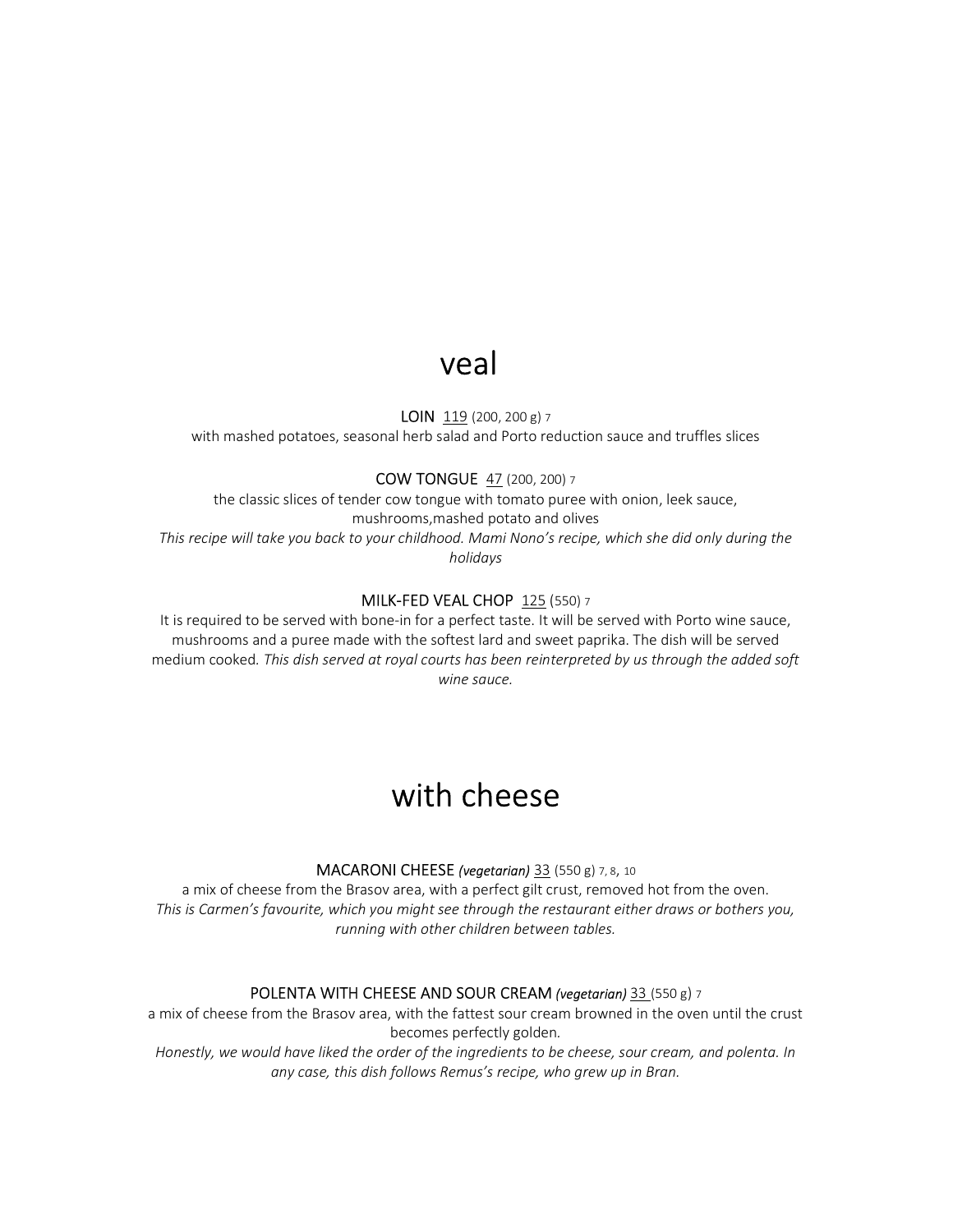# accompanying salads

BAKED BETROOT SALAD with smoked raspberry sauce and goat cheese 16 (160 g) ROASTED PEPPER infused in vinegar with raspberry  $16$  (160 g) MIXED FERMENTED VEGETABLES SALAD 14 (160) ZUCCHINI WITH ENDIVE AND GARLIC 18 (160 g) SEASON SALAD 15 (160 g)



### RICOTTA CHEESE AND CARAMEL CREAM 23

ricotta with caramelized nuts and homemade caramel sauce

#### RASPBERRIES CHOCOLATE AND MASCARPONE ROLL 23

chocolate dough, mascarpone cheese with lemon and raspberries cream

#### MIXED BERRIES TART 23

chocolate dough, white fine cream and berries

#### FRIED MILK 25

with plum brandy, honey and homemade jam

#### ROMANIAN BROWNIE 23

a very popular dessert served with a lot of caramel sauce

#### PEAR BOILED IN WINE 23

it can also be vegan if you give up the ice cream

#### HOMEMADE ICECREAM 23

ice cream made in house

### DESSERT OF THE DAY 23

Who knows, maybe today we are lucky and Catalin has done something new!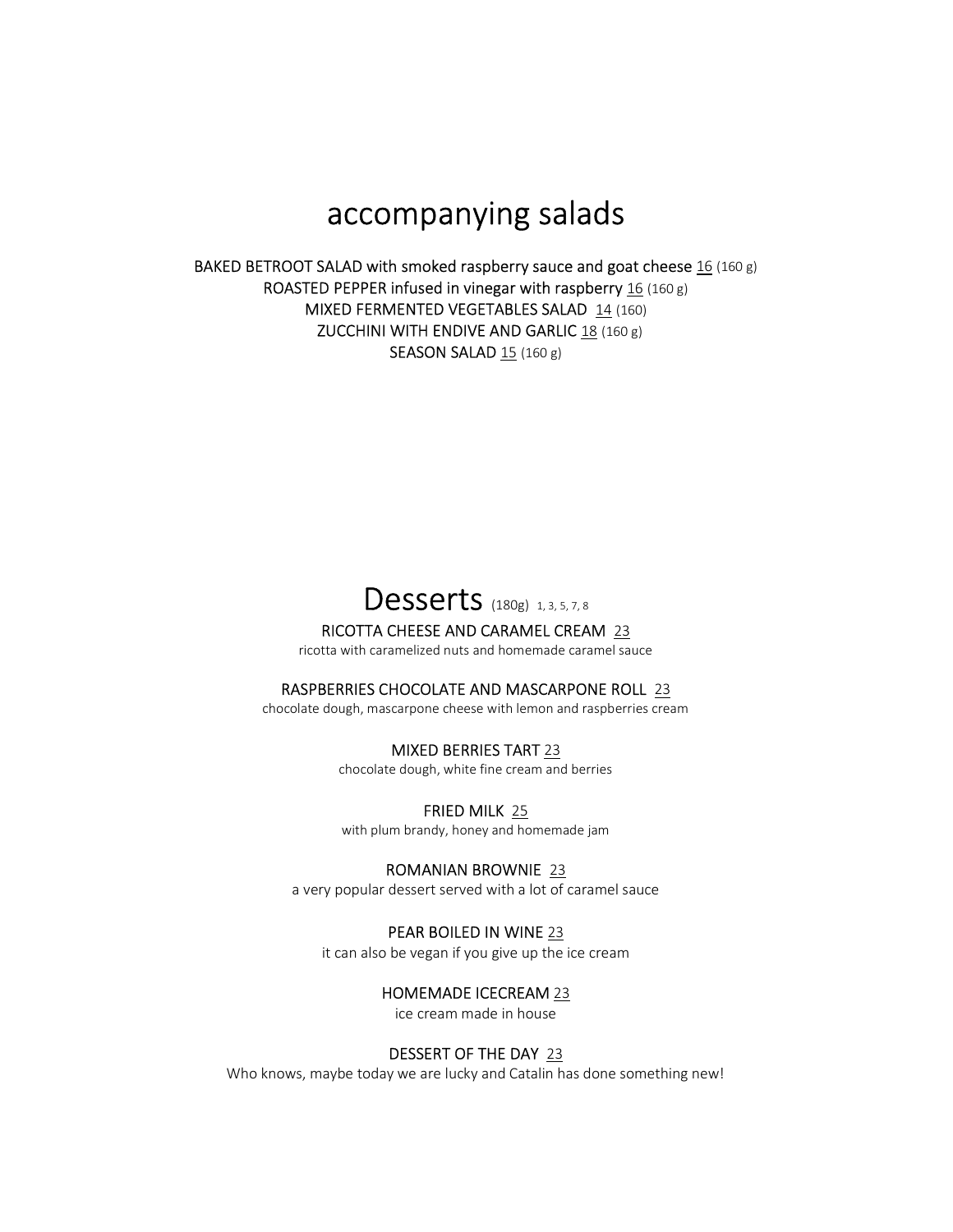# ALLERGENS

The dishes from this menu may contains allergens.

Food allergens may complay with Directive 2000-13, in the following groups:

- 1. Cereals containing gluten (i.e.wheat, rye, barley, oats, spelt, kamut, or other hybridised strains) and products thereof.
	- 2. Crustaceans and products thereof.
		- 3. Eggs and products thereof.
		- 4. Fish and products thereof.
		- 5. Peanuts and products thereof.
		- 6. Soya and products thereof.
	- 7. Milk and products thereof (including lactose).
- 8. Nuts i.e. almonds, hazelnuts, walnuts, pecan nuts, Brazil nuts, pistachio nuts, macadamia nuts
	- and Quuensland nuts and products thereof.
		- 9. Celery and products thereof.
		- 10. Mustard and products thereof.
	- 11. Sesame seeds and products thereof.
	- 12. Sulphur dioxide and sulphites at concentrations of more than 10 mg/kg or 10 ml/litre.
		- 13. Lupin and products thereof.
		- 14. Molluscs and products thereof.

Please ask your waiter!